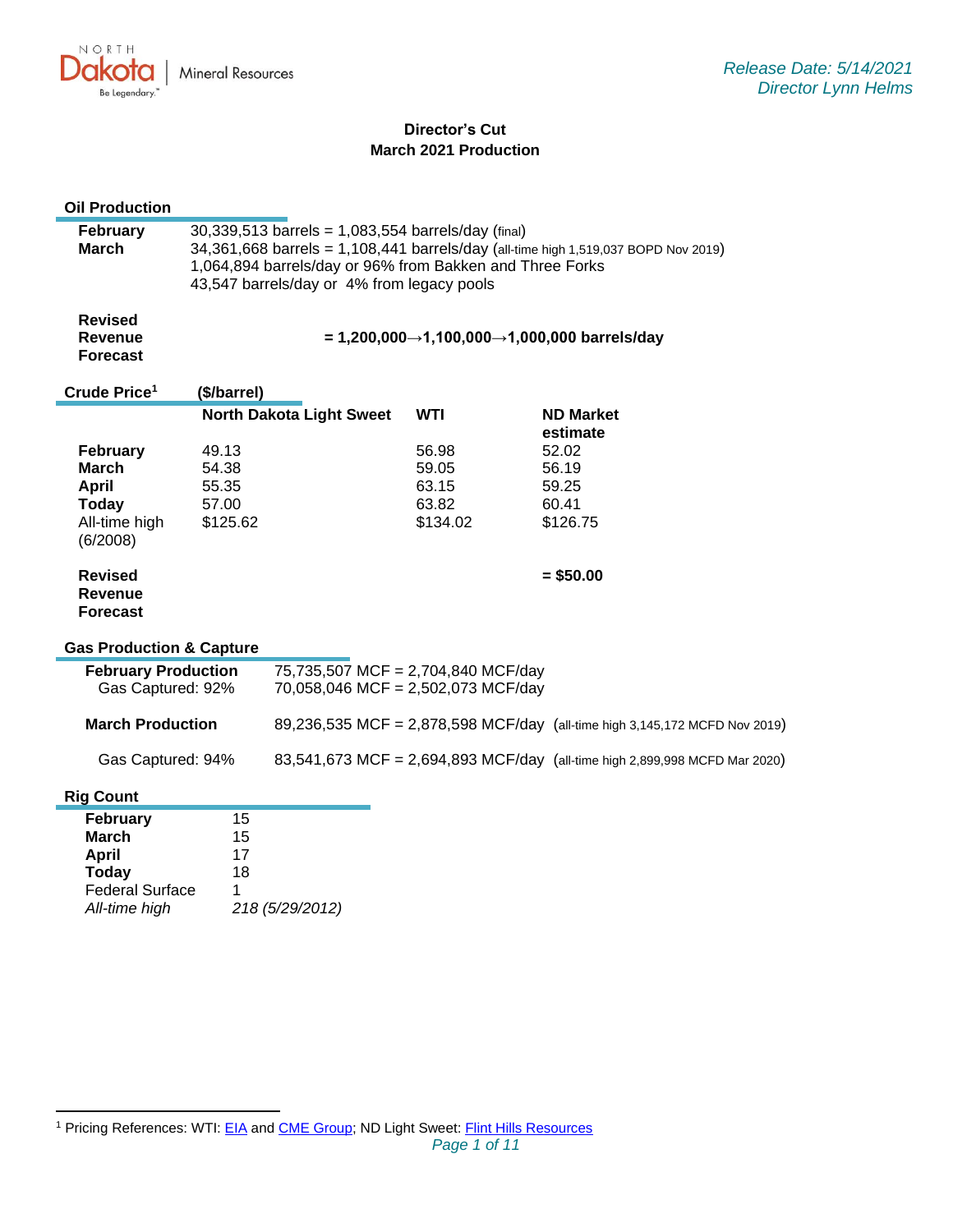**Mineral Resources** 

#### **Wells**

NORTH

|                                              | <b>February</b>          | <b>March</b>                                                                                                                                                                              | April                                                           | <b>Revised Revenue Forecast</b>                   |
|----------------------------------------------|--------------------------|-------------------------------------------------------------------------------------------------------------------------------------------------------------------------------------------|-----------------------------------------------------------------|---------------------------------------------------|
| <b>Permitted</b>                             | 72 drilling<br>0 seismic | 55 drilling<br>0 seismic                                                                                                                                                                  | 51 drilling<br>0 seismic<br>(All-time high was 370 - Oct. 2012) |                                                   |
| <b>Completed</b>                             | 32 (Final)               | 43 (Revised)                                                                                                                                                                              | 31 (Preliminary)                                                | $30 \rightarrow 40 \rightarrow 50 \rightarrow 60$ |
| Inactive <sup>2</sup>                        | 2,568                    | 2.351                                                                                                                                                                                     | -                                                               |                                                   |
| <b>Waiting on</b><br>Completion <sup>3</sup> | 662                      | 628                                                                                                                                                                                       |                                                                 |                                                   |
| <b>Producing</b>                             | 15,778                   | 16,207 (Preliminary)<br>14.056 (87%) from<br>unconventional Bakken-<br><b>Three Forks</b><br>2,151 (13%) from legacy<br>conventional pools<br>(All-time high was March<br>$2020 - 16.280$ | ۰                                                               |                                                   |

#### **Fort Berthold Reservation Activity**

|                                  | ⊺otal   | Fee Land | <b>Trust Land</b> |
|----------------------------------|---------|----------|-------------------|
| Oil Production (barrels/day)     | 276.031 | 107.444  | 168.587           |
| Drilling Rigs                    |         |          |                   |
| Active Wells                     | 2.542   |          | 1.905             |
| Waiting on completion            |         |          |                   |
| <b>Approved Drilling Permits</b> | $+255$  |          | つつハ               |
| <b>Potential Future Wells</b>    | 010     | 127      | 2.883             |

### **Drilling and Completions Activity & Crude Oil Markets**

The drilling rig count was stable in the mid 50's second half of 2019 through March 2020. Drilling rig count fell 67% from January 2020 to March 2021.

The number of well completions has been low and volatile since March 2020 as the number of active completion crews dropped from 25 to 1 then increased to 6 in March and to 9 today.

At their April 2021 meeting OPEC+ reached a general consensus to maintain \$50-\$60 WTI by raising output 350,000 barrels per day in May, another 350,000 barrels day in June, and then 440,000 barrels per day in July. Liquid fuel demand bottomed out in August and is recovering slowly and unevenly (gasoline +15%, distillate -1%, jet fuel -12%), and is not expected to return to 2019 levels until second half 2022.



2 Includes all well types on IA and AB statuses: **IA** = Inactive shut in >3 months and <12 months;

**AB** = Abandoned (Shut in >12 months)

<sup>&</sup>lt;sup>3</sup> The number of wells waiting on completions is an estimate on the part of the director based on idle well count and a typical five-year average. Neither the State of North Dakota, nor any agency officer, or employee of the State of North Dakota warrants the accuracy or reliability of this product and shall not be held responsible for any losses caused by this product. Portions of the information may be incorrect or out of date. Any person or entity that relies on any information obtained from this product does so at his or her own risk.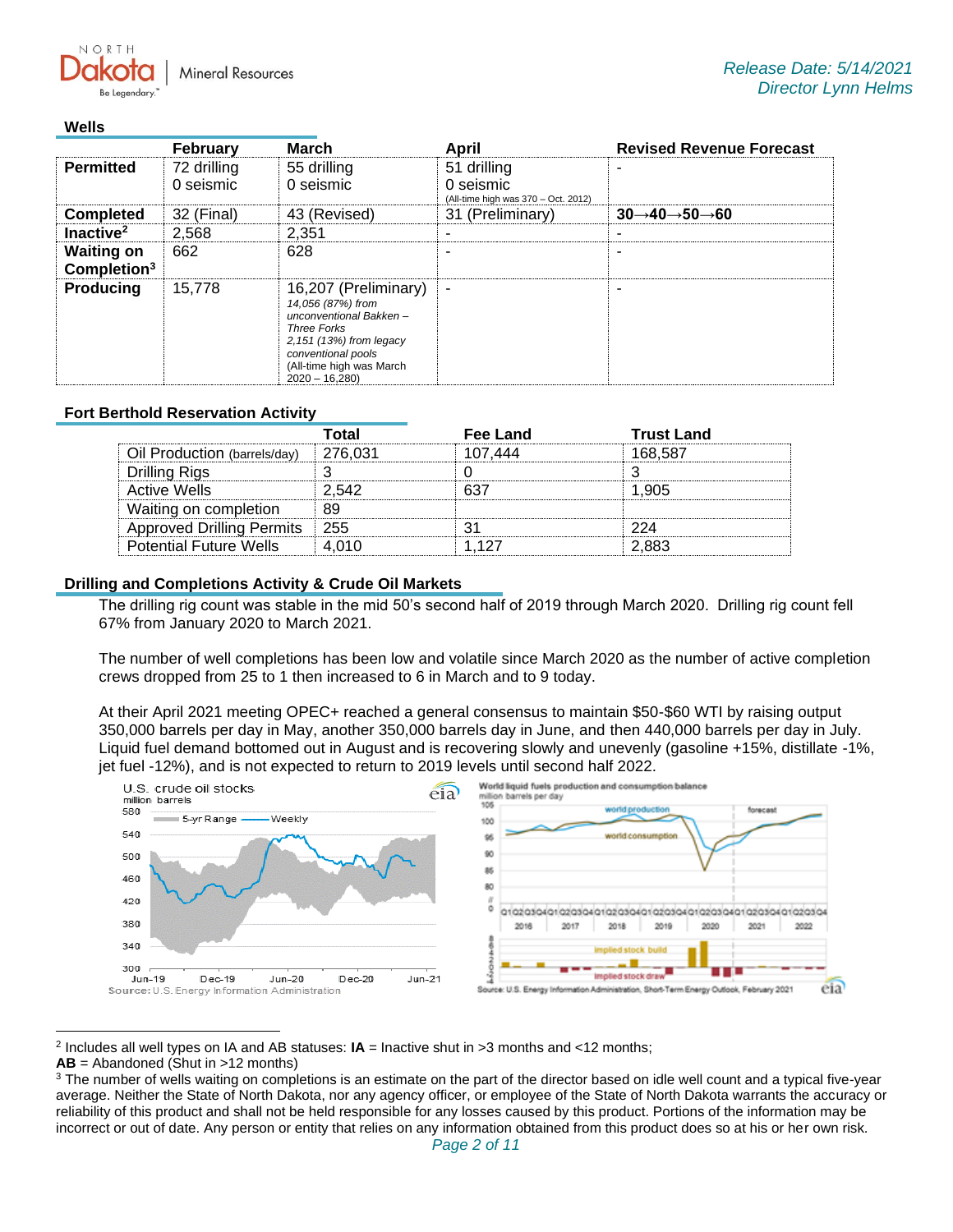

Crude oil transportation capacity including rail deliveries to coastal refineries is adequate, but could be disrupted due to:

- US Appeals Court for the ninth circuit upholding of a lower court ruling protecting the Swinomish Indian Tribal Community's right to sue to enforce an agreement that restricts the number of trains that can cross its reservation in northwest Washington state.
- A possible shut down of DAPL in Civil Action No. 16-1534.

94% 94% 95% 93%

Drilling permit activity is slowly increasing but remains volatile due to oil price uncertainty. Operators continue to maintain a permit inventory of approximately 12 months.

#### **Gas Capture**

US natural gas storage is now 3-4% below the five-year average due to the severe spring? weather. Crude oil inventories are back to normal in the US, but world storage is 77 million barrels above the five-year average.

The price of natural gas delivered to Northern Border at Watford City increased to \$23.42/MCF February 17 and then fell back to \$2.49/MCF today. This results in a current oil to gas price ratio of 24 to 1. The statewide gas flared volume from February to March decreased 19,061 MCFD to 183,706 MCF per day, and the percent flared decreased to 6.4% while Bakken capture percentage increased to 94%. The historical high flared percent was 36% in 09/2011. 

| <b>Gas Capture Details:</b> |
|-----------------------------|
| Statewide                   |
| Statewide Bakken            |
| Non-FBIR Bakken             |
| FBIR Bakken                 |

 Trust FBIR Bakken... 93% Fee FBIR…………… 88% The Commission established the following gas capture goals:

74% October 1, 2014 - December 31, 2014 77% January 1, 2015 - March 31, 2016 80% April 1, 2016 - October 31, 2016 85% November 1, 2016 - October 31, 2018 88% November 1, 2018 - October 31, 2020 91% November 1, 2020

#### **Seismic**

Seismic activity has stopped.

| <b>Active</b><br><b>Surveys</b> | <b>Recording NDIC Reclamation</b><br>Proiects | <b>Remediating</b> | ⊟Suspended ∃ Permitted |  |
|---------------------------------|-----------------------------------------------|--------------------|------------------------|--|
|                                 |                                               |                    |                        |  |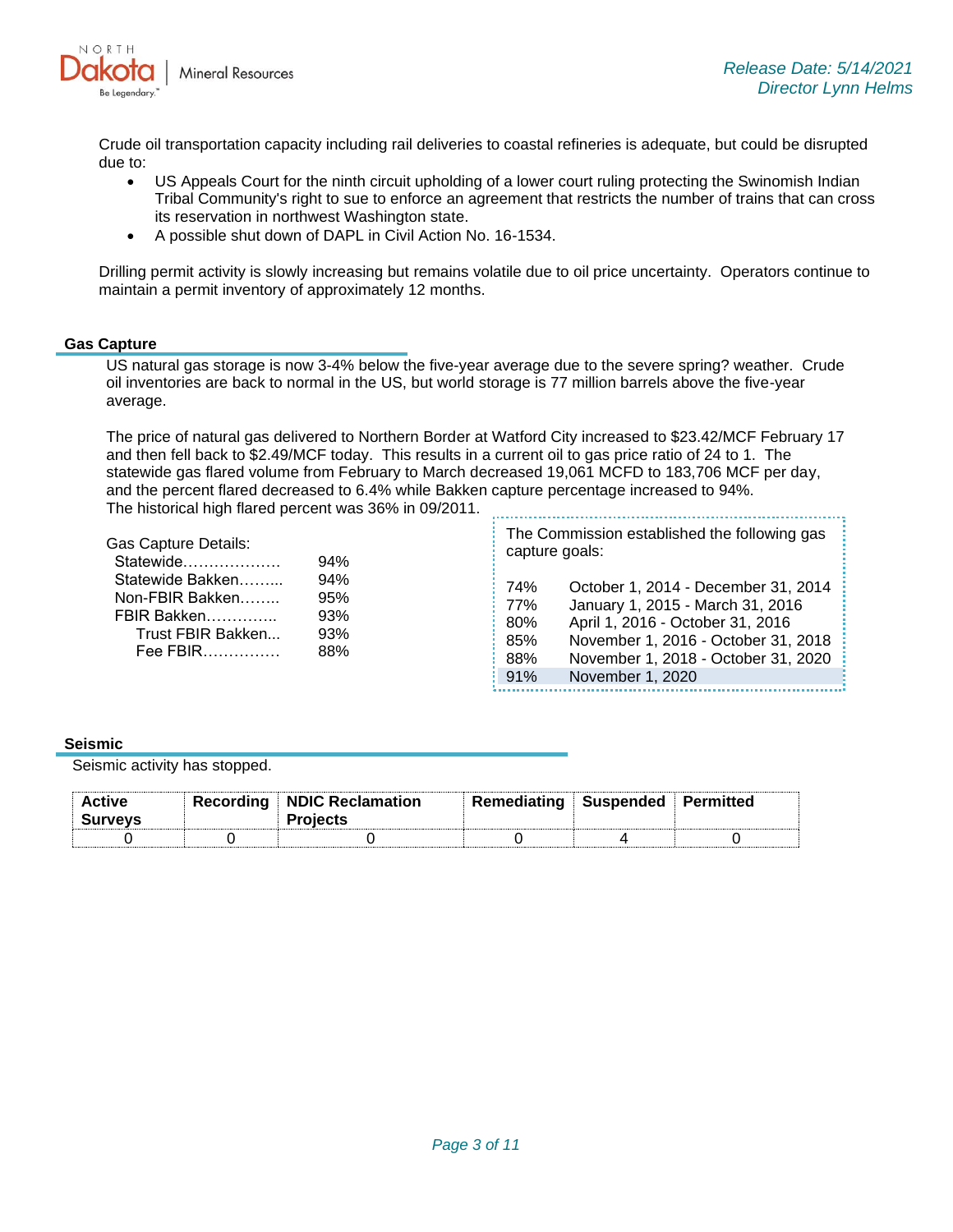## **Agency Updates**

### **Bureau of Indian Affairs**

**BIA** has published a new final rule to update the process for obtaining rights of way on Indian land. The rule was published 11/19/15 and became effective 12/21/15. The final rule can be found at

[https://www.federalregister.gov/articles/2015/11/19/2015-28548/rights-of-way-on-indian-land.](https://gcc02.safelinks.protection.outlook.com/?url=https%3A%2F%2Fwww.federalregister.gov%2Farticles%2F2015%2F11%2F19%2F2015-28548%2Frights-of-way-on-indian-land&data=04%7C01%7Ckahaarsager%40nd.gov%7C6928b6351bcb4a1a121b08d8b9647a47%7C2dea0464da514a88bae2b3db94bc0c54%7C0%7C0%7C637463188508268796%7CUnknown%7CTWFpbGZsb3d8eyJWIjoiMC4wLjAwMDAiLCJQIjoiV2luMzIiLCJBTiI6Ik1haWwiLCJXVCI6Mn0%3D%7C1000&sdata=a5l0ZWxiv927whetB9b%2F6DI4m6QOmSlIFot7WWc%2FKto%3D&reserved=0) On 3/11/16, the Western Energy Alliance filed a complaint and motion for a temporary restraining order and/or a preliminary injunction. On 04/19/16, the US District court for the District of North Dakota issued an order denying the motion for a preliminary injunction. The new valuation requirements were resulting in increased delays so BIA provided a waiver that expires 04/05/2020. On 03/09/2020 the NDIC submitted comments supporting an extension of that waiver through 04/05/2021 to allow infrastructure development to continue while BIA develops and implements the new process. NDIC comments can be found at<http://www.nd.gov/ndic/ic-press/Sweeney%20letter%20200309.pdf>

#### **Bureau of Land Management**

**BLM on 1/20/21 DOI issued order 3395** implementing a 60 day suspension of Federal Register publications; issuing, revising, or amending Resource Management Plans; granting rights of way and easements; approving or amending plans of operation; appointing, hiring or promoting personnel; leasing; and permits to drill. On 1/27/21 President Biden issued an executive order that mandates a "pause" on new oil and gas leasing on federal lands, onshore and offshore, "to the extent consistent with applicable law," while a comprehensive review of oil and gas permitting and leasing is conducted by the Interior Department. There is no time limit on the review, which means the president's moratorium on new leasing is indefinite. The order does not restrict energy activities on lands the government holds in trust for Native American tribes.

### **What is the percentage of federal lands in ND?**

Mineral ownership in ND is 85% private, 9% federal (\$% Indian lands and 5% federal public lands), and 6% state. 66% of ND spacing units contain no federal public or Indian minerals, 24% contain federal public minerals, 9% contain Indian minerals,1% contain both

#### **How many potential wells could be delayed or not drilled by a Biden administration ban on drilling permits and hydraulic fracturing on federal lands?**

A spatial query found 3,443 undrilled wells in spacing units that would penetrate federal minerals, 2,902 undrilled wells in spacing units would penetrate BIA Trust minerals (700 tribal minerals and 2,202 allotted minerals), and the total number of wells potentially impacted is 6,345. The minimum number of future Bakken wells is 24,000 so the 3,443 wells on federal public lands = 14%, and the 2,902 wells on trust lands = 12%. **What is the potential federal royalty loss from a Biden administration ban on drilling permits and hydraulic fracturing on federal lands?**

A recent study from University of Wyoming estimated the ND loss as follows: 2021-2025 \$76 million, 2026- 2030 \$113 million, 2031-2035 \$160 million, and 2036-2040 \$221 million for a total of \$570 million over 15 years. Please note that 50% of the royalties on federal public lands go to the state and 50% of the state share goes to the county where the oil was produced.

The U.S. Interior Department announced 3/9/21 it will launch its review of the federal oil and gas leasing program on 3/25/21, a key step that will determine whether the Biden administration will permanently halt new leases on federal land and water. The review will kick off with a public forum on oil and gas leasing on federal land and water, with participants representing industry, environmental conservation and justice groups, labor and others, and commence an online comment period. This input would inform an interim report to be released in early summer outlining next steps and recommendations on the future of the program and what can be done to reform how leases are managed, how much revenue should go to taxpayers and other issues.

**BLM published a new final rule 43 CFR Parts 3100, 3160 and 3170 to update and replace its regulations on venting and flaring of natural gas** effective 1/17/16. The final rule can be viewed online at [https://www.blm.gov/programs/energy-and-minerals/oil-and-gas/operations-and-production/methane-and](https://gcc02.safelinks.protection.outlook.com/?url=https%3A%2F%2Fwww.blm.gov%2Fprograms%2Fenergy-and-minerals%2Foil-and-gas%2Foperations-and-production%2Fmethane-and-waste-prevention-rule&data=04%7C01%7Ckahaarsager%40nd.gov%7Cc86d7059abc9489b14ff08d916f480a3%7C2dea0464da514a88bae2b3db94bc0c54%7C0%7C0%7C637566061644315313%7CUnknown%7CTWFpbGZsb3d8eyJWIjoiMC4wLjAwMDAiLCJQIjoiV2luMzIiLCJBTiI6Ik1haWwiLCJXVCI6Mn0%3D%7C1000&sdata=E9QY64nYsGl%2FM5qCk66YKABvr%2FAGHOeStDAR6HIERrs%3D&reserved=0)[waste-prevention-rule](https://gcc02.safelinks.protection.outlook.com/?url=https%3A%2F%2Fwww.blm.gov%2Fprograms%2Fenergy-and-minerals%2Foil-and-gas%2Foperations-and-production%2Fmethane-and-waste-prevention-rule&data=04%7C01%7Ckahaarsager%40nd.gov%7Cc86d7059abc9489b14ff08d916f480a3%7C2dea0464da514a88bae2b3db94bc0c54%7C0%7C0%7C637566061644315313%7CUnknown%7CTWFpbGZsb3d8eyJWIjoiMC4wLjAwMDAiLCJQIjoiV2luMzIiLCJBTiI6Ik1haWwiLCJXVCI6Mn0%3D%7C1000&sdata=E9QY64nYsGl%2FM5qCk66YKABvr%2FAGHOeStDAR6HIERrs%3D&reserved=0). North Dakota, Wyoming, Montana, Western Energy Alliance, and IPAA filed for a preliminary injunction to prevent the rule going into effect until the case is settled. A hearing in Casper, Wyoming was held 1/6/17. On 1/16/17 the court denied all of the petitioners' motions for preliminary injunctions. **On 2/3/17 the US House of Representatives voted 221-191 to approve a Congressional Review Act resolution against the rule.** On 3/28/17 President Trump issued an executive order which in part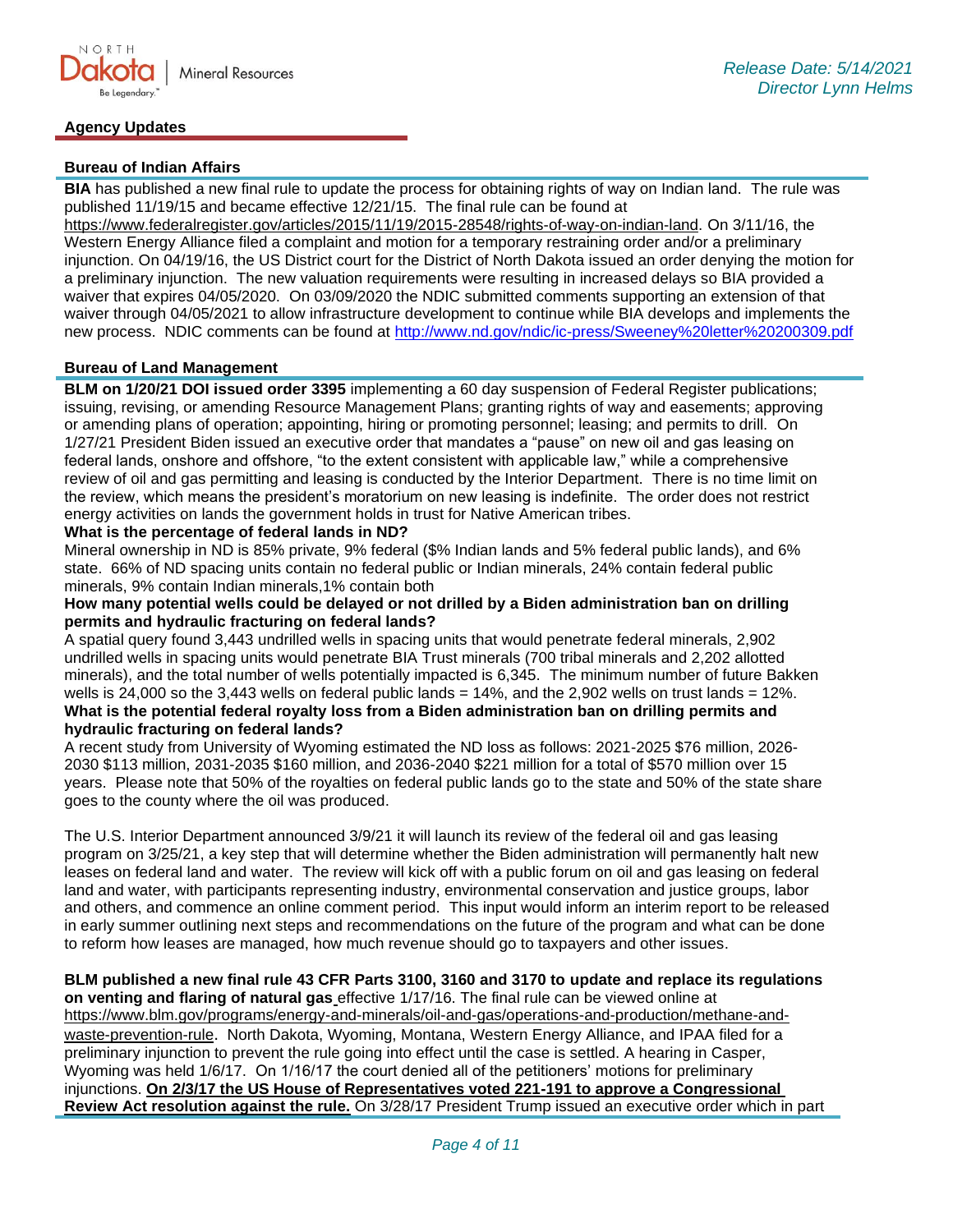

directs "The Secretary of the Interior shall review the following final rules, and any rules and guidance issued pursuant to them, for consistency with the policy set forth in section 1 of this order and, if appropriate, shall, as soon as practicable, suspend, revise, or rescind the guidance, or publish for notice and comment proposed rules suspending, revising, or rescinding those rules:". This rule is included in the list as item (iv). North Dakota plans to continue active participation in the litigation of this rule until the BLM takes final action eliminating the rule. **On 5/10/17 the Senate voted 51 to 49 against the CRA, allowing the rule to remain in effect.** On 6/27/17 U.S. D. Ct. Judge Skavdahl granted BLM's motion to extend the merits briefing schedule by 90 days, based on BLM's APA 705 stay and BLM's representations regarding its plans to reconsider the VF Rule. Opening briefs were filed 7/3/17. On 7/5/17 California and New Mexico sued BLM in the U.S. District Court for the Northern District of California, seeking a declaratory judgement that BLM's APA 705 stay was illegal and vacating the stay. The relief they request would vacate the stay of the January 2018 compliance et al deadlines, bringing them all back into force. BLM officials encouraged North Dakota to intervene. On 7/12/17 a group of NGOs including the Fort Berthold Protectors of Water and Earth Rights filed a separate suit against the BLM in federal court in the U.S. District Court for the Northern District of California, seeking a declaratory judgement that BLM's APA 705 stay was illegal and vacating the stay. California and New Mexico, along with various environmental groups, have challenged BLM's stay in the Northern District of California, and filed a motion for summary judgment on 7/26/17. On 8/24/17 North Dakota filed a response supporting BLM's motion, a motion to intervene, and a motion to change venue to Wyoming in an attempt to prevent all of the litigation regarding the timing of the Flaring Rule, including the future rulemakings further extending compliance deadlines that BLM has stated that it intends to publish, could end up in front of the magistrate judge in the Northern District of California instead of Judge Skavdahl in Wyoming. On 10/04/17 the federal magistrate judge in the Northern District of California granted the summary judgement motion by California, New Mexico, and several NGOs throwing out BLM's administrative and temporary postponement of several of the future rules compliance dates/obligations. On 10/05/17 the BLM issued a Federal Register Notice for a proposed rule that if finalized will delay certain requirements of the BLM Rule until 1/17/2019. North Dakota submitted comments to (1) support BLM's decision to delay certain compliance requirements and (2) continue to make the record that BLM exceeded its authority to promulgate the rule in the first place with particular emphasis on the specific/unique North Dakota considerations at issue. NDIC comments are available at [http://www.nd.gov/ndic/ic-press/dmr-blm-comments17-11.pdf.](http://www.nd.gov/ndic/ic-press/dmr-blm-comments17-11.pdf) BLM, the states of CA & NM, and the NGOs supporting the current final rule were granted an extension to file response briefs to December 11<sup>th</sup> in the WY court. On 11/29/17 North Dakota filed a response to industry petitioner's motion for a preliminary injunction supporting a preliminary or permanent injunction. On 12/4/17 USDOJ petitioned the 9th US Judicial Circuit Court in San Francisco to review and overturn the Northern District of California court's November decision ordering the US Bureau of Land Management to make oil and gas producers comply with the methane emissions requirements while the rules are being reviewed. On 12/7/17 BLM published a rule in the Federal Register delaying the methane regulation until January 2019, saying the previous rule is overly burdensome to industry. Officials said the delay will allow the federal Bureau of Land Management time to review the earlier rule while avoiding tens of millions of dollars in compliance costs to industry that may turn out to be unnecessary. On 12/19/17 BLM was sued by California, New Mexico, and a large group of NGOs in the Northern District of California federal court over the 12/7/17 rule extending certain compliance dates in BLM's 2016 Rule. The complaint requests that BLM's extension rule be set aside and the provisions it relates to reinstated. On 12/26/17 BLM filed a motion seeking to stay the litigation in the U.S. District Court case in WY and to vacate the 1/5/2018 briefing deadline, a motion in which the industry trade associations and Montana and Wyoming joined. North Dakota and Texas filed a short response on 12/27/17 asking the Court to deny the motion or allow until 1/12/18 to fully respond to BLM's holiday week motion. On 12/29/17 the Wyoming district court granted BLM's motion to stay the 2016 Rule challenge litigation. On 2/22/18 BLM published a new rule proposal to revise the 2016 final Waste Prevention Rule (also known as the venting and flaring rule). The proposed rule would eliminate duplicative regulatory requirements and re-establish long-standing requirements that the 2016 final rule sought to replace. The Federal Register notice specifically requested comment on ways that the BLM can reduce the waste of gas by incentivizing the capture, reinjection, or beneficial use of the gas. NDIC comments can be viewed at [http://www.nd.gov/ndic/ic-](http://www.nd.gov/ndic/ic-press/blm%20comments%20180417.pdf)

[press/blm%20comments%20180417.pdf.](http://www.nd.gov/ndic/ic-press/blm%20comments%20180417.pdf) On 2/22/18 Judge Orrick in the Northern District of California entered a preliminary injunction against the BLM's "Suspension Rule" which suspended for one year certain compliance deadlines in BLM's Venting and Flaring Rule. Judge Orrick also denied North Dakota's motion to transfer the case to the District of Wyoming where Judge Skavdahl had stayed the original rule on the grounds that parties were protected by the Suspension Rule. The immediate effect of this decision was to reinstate the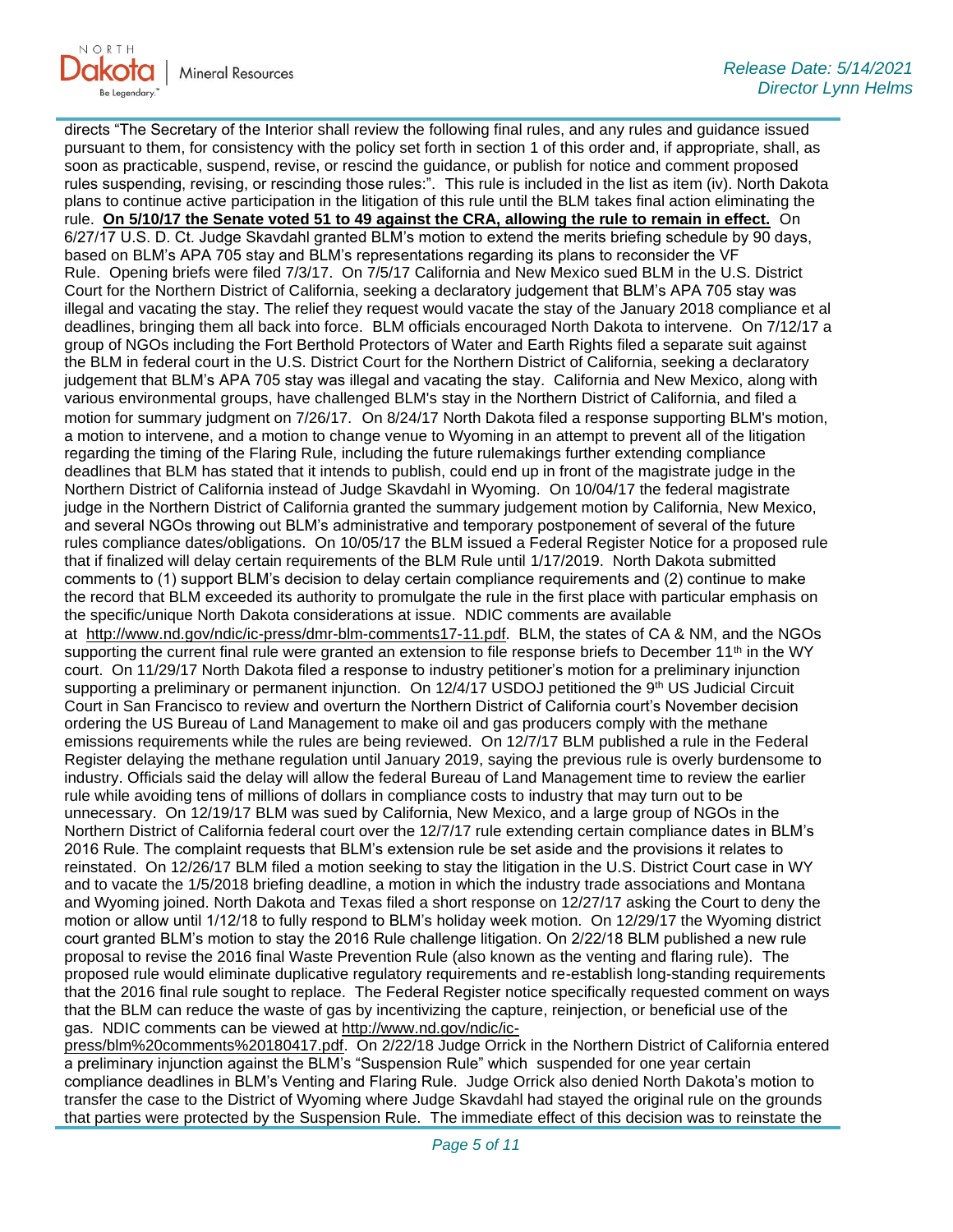

BLM Venting and Flaring Rule in full, along with compliance deadlines that became effective 1/17/2018, and remove the protections relied upon by Judge Skavdahl the District of Wyoming case. On 3/7/18 U.S. District Court Judge Skavdahl granted the North Dakota/Texas Motion to lift the stay in the challenge to the BLM's Venting & Flaring Rule. The California Court explicitly adopted North Dakota's central position in intervention stating that "I express no judgment whatsoever in this opinion on the merits of the [V&F] Rule," showing great deference to Judge Skavdahl and the existing case in his Court and rejecting the California, NM, and NGOs request to uphold the V&F Rule. On 4/4/18 U.S. District Judge Skavdahl issued an order granting Wyoming's request for a partial stay of the Rule under Section 705 of the APA. The Court's limited Stay Order provides immediate relief to industry, but the balance of the Rule, including BLM's unlawful exercise of authority over State and private mineral interests through an over-inclusive application of communitization remains. The Court denied the North Dakota/Texas motion to move forward to complete briefing on the merits, and also denied industry's motion for a preliminary injunction. The Court expressed frustration with " the administrative dysfunction" reflected by this case as it ping-pongs between the District Courts of Wyoming and California and BLM's various attempts to delay, rescind or replace the Rule, concluding that "going forward on the merits at this point remains a waste of judicial resources and disregards prudential ripeness concerns." On 4/5/18 15 NGOs filed a Notice of Appeal with the 10th Circuit. California & New Mexico followed suit on 4/5/18 and have now also filed an appeal with the 10th Circuit. On 9/12/18 North Dakota filed a brief in the 10<sup>th</sup> Circuit Court of Appeals urging the Court, if it chooses to reverse the Wyoming district court's Stay Order, to remand the case back to the Wyoming district court with direction to finish this protracted legal process by promptly proceeding to a ruling on the merits. On 9/18/18 BLM issued their final rule revising the Obama-era Waste Prevention Rule, also referred to as the venting and flaring rule. The new rule will better align venting and flaring regulations with President Trump's priorities on energy development, job creation, and reduced compliance costs. These changes will also allow BLM to recognize existing state regulatory efforts and avoid duplicative requirements. In response to comments and after further consideration, the BLM made the following modifications to the proposed rule in this final rule: (1) Clarification that the 24-hour limit on royalty-free flaring during downhole well maintenance and liquids unloading in § 3179.104 applies "per event"; (2) Addition of a standard for "applicable rules, regulations, or orders" of a State regulatory agency or tribe in § 3179.201(a); and (3) Addition of a provision allowing for tribes to seek BLM approval to have tribal rules apply in place of any or all of the provisions of subpart 3179. The revised rule goes into effect on 11/27/18. On 9/28/18 a coalition of 17 conservation and tribal citizen groups filed a lawsuit challenging the decision to revise the Bureau of Land Management's Waste Prevention Rule, stating that the rule violates a number of existing federal policies. The states of New Mexico and California also filed a lawsuit challenging BLM's action. The BLM and NDIC have reached an impasse on negotiations for an agreement to implement section 3179.201, but continue to communicate regarding possible ways to resolve the disagreement. On 08/15/20 the U.S. District Court for the Northern District of California invalidated the 2018 revisions to the 2016 Waste Prevention Rule. This ruling means that the Waste Prevention Rule goes back in effect in 90 days, and the oil and gas industry will have to comply with the Rule's requirements. U.S. District Judge Yvonne Gonzalez Rogers found that the 2018 rescission violated federal law because it ignored the federal government's statutory duty to prevent waste, instead relying almost entirely on "inadequate or nonexistent state regulations". On 08/25/20 the citizen groups and state respondents filed a supplemental response brief in the US District Court District of Wyoming. On 09/04/20 North Dakota and Texas filed a reply brief of petitioner-intervenors in the US District Court District of Wyoming. On 10/8/20 US District Judge Skavdahl issued an opinion agreeing with North Dakota's split estate argument concluding that BLM's right to regulate "waste" from federal interests does not give it the right to impose federal requirements on communitized State and private interests, that the BLM unlawfully stepped over the line into EPA and state Clean Air Act jurisdiction, and rejecting several elements of BLM's cost-benefit analysis, including that BLM cannot justify the rule based primarily on alleged environmental "co-benefits" and that BLM should not have used the so-called "global cost of carbon" in its calculations. He also wrote with some humor, reflecting on the tortured process of setting policy through litigation "So, three and a half years later, after several turns and loopty-loops, it seems the roller coaster has returned to the station, though the Court doubts any of the parties will be exiting the ride just yet, as it is likely this Court's decision will not end this ride but simply serve as a lift hill transporting it to another level." As expected, on 12/21/20, CA and NM appealed Judge Skavdahl's decision to the US Court of Appeals for the  $10<sup>th</sup>$  Circuit.

**BLM** revised final regulations for hydraulic fracturing on federal and Indian lands were published in the CFR on 3/26/15 and they were scheduled to go into effect 6/24/15. North Dakota, Colorado, Utah, Wyoming, Western Energy Alliance, and IPAA filed for a preliminary injunction to prevent the rules going into effect until the case is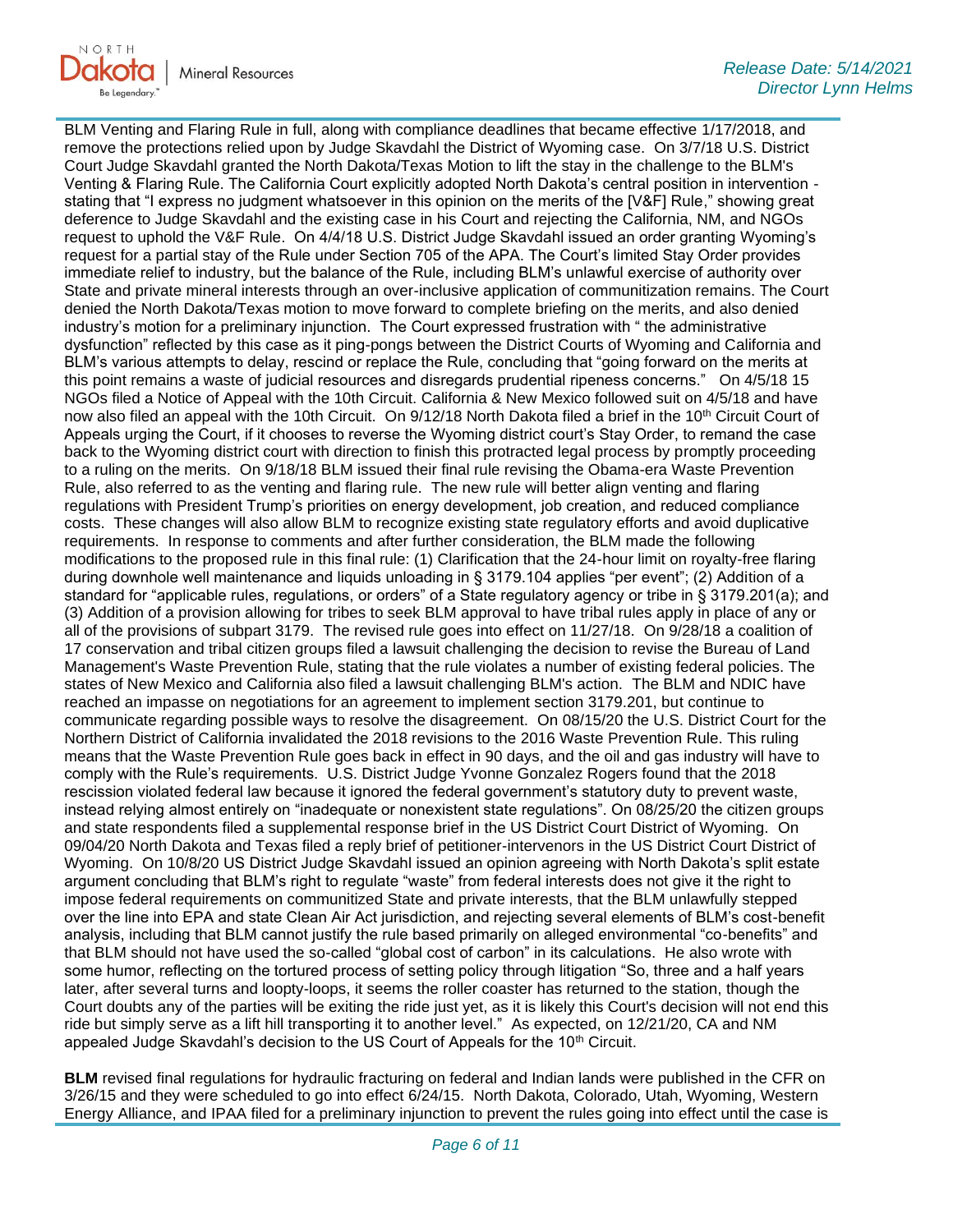

settled. Following a lengthy hearing in Casper, Wyoming on 6/23/15, the court issued a stay on the rules. On 9/30/15 the court granted a preliminary injunction, preventing the rules from being enforced until litigation on the rule is final. The 10<sup>th</sup> Circuit Court of Appeals issued an order 3/10/16 denying the industry alternative motion for a stay. On 6/21/16 the court found the rule to be unlawful and ordered it set aside. The plaintiffs filed a motion with the US Court of Appeals for the Tenth Circuit to dismiss the appeal of the preliminary injunction. The Department of Justice on behalf of the BLM and the intervening environmental groups filed an appeal of the decision on the rule and oppose the motion to dismiss the appeal of the preliminary injunction. The North Dakota Response Brief to the US Court of Appeals for the Tenth Circuit was filed 9/15/16. NDIC comments on the rule can be found at [http://www.nd.gov/ndic/ic-press/BLM-comments-](http://www.nd.gov/ndic/ic-press/BLM-comments-120625.pdf)[120625.pdf](http://www.nd.gov/ndic/ic-press/BLM-comments-120625.pdf). On 3/28/17 President Trump issued an executive order which in part directs "The Secretary of the Interior shall review the following final rules, and any rules and guidance issued pursuant to them, for consistency with the policy set forth in section 1 of this order and, if appropriate, shall, as soon as practicable, suspend, revise, or rescind the guidance, or publish for notice and comment proposed rules suspending, revising, or rescinding those rules". This rule is included in the list as item (i). On 5/4/2017 BLM filed a request asking the court to hold the appeal in abeyance as it will "soon" initiate a rulemaking process to revise or rescind the 2015 Rule, that it had the authority to issue the Rule, but conceding that the Rule does not reflect BLM's current priorities or policies, as reflected in certain recent Presidential Executive Orders. After the BLM submitted its filings the 10th Circuit Court Appeals immediately directed the petitioners (including North Dakota) and the intervenors to file briefs by 6/5/17 to respond to BLM's position. Two amicus groups that submitted merits briefs (the law school professors and former DOI officials) filed supplemental amicus briefs on the questions posed by the Court following the change of Administrations. The Court's Supplemental Order authorized the filing of these additional amicus briefs. Both briefs seek to capitalize on the BLM's continued insistence that it had the authority to issue the Rule (but concede that the 2015 HF Rule does not reflect BLM's current priorities or policies as reflected in certain recent Presidential Executive Orders). The two amicus groups solicit the Court to rule on the merits of the BLM and NGO appeals and to overturn the District Court decision, actually asking the Court to issue an advisory opinion on the BLM's authority. In addition to addressing the NGO arguments, North Dakota will respond to these two briefs in the context that all three parties are asking the Court to do what it is prohibited from doing by Article III of the U.S. Constitution. North Dakota filed a response brief 6/20/17 in support of the BLM action to put the rule in abeyance and take final action vacating the rule. Oral arguments before the 10<sup>th</sup> Circuit took place 7/27/17. A recording of the oral arguments is now available on the home page of the court's website [http://www.ca10.uscourts.gov.](https://gcc02.safelinks.protection.outlook.com/?url=https%3A%2F%2Furldefense.proofpoint.com%2Fv2%2Furl%3Fu%3Dhttp-3A__www.ca10.uscourts.gov%26d%3DDwMGaQ%26c%3D2s2mvbfY0UoSKkl6_Ol9wg%26r%3D-wqsZnBxny594KY8HeElow%26m%3DUl_VtJUX6iW5pvHjCcBxUWtskC0F4Dhry3sPtcEHvCw%26s%3DlaRHiLDv5w8otcQWQjpn82WMieoB2AZ-Q4M1LFQPL5s%26e%3D&data=04%7C01%7Ckahaarsager%40nd.gov%7Cc86d7059abc9489b14ff08d916f480a3%7C2dea0464da514a88bae2b3db94bc0c54%7C0%7C0%7C637566061644315313%7CUnknown%7CTWFpbGZsb3d8eyJWIjoiMC4wLjAwMDAiLCJQIjoiV2luMzIiLCJBTiI6Ik1haWwiLCJXVCI6Mn0%3D%7C1000&sdata=ECaKoYeHWK3DmDuydj9Bb0Wx8xrZGDnfo%2FvHrRalFKQ%3D&reserved=0) NDIC filed comments supporting BLM's rescission of the rule that can be found at [http://www.nd.gov/ndic/ic-press/dmr](http://www.nd.gov/ndic/ic-press/dmr-blm-comment17-9.pdf)[blm-comment17-9.pdf.](http://www.nd.gov/ndic/ic-press/dmr-blm-comment17-9.pdf) On 09/21/17 the 10th Circuit issued a split (2-1) decision to dismiss the appeals as prudentially unripe, vacate the district court's judgment invalidating the rule, and remand with instructions to dismiss the underlying action without prejudice. Appellees State of North Dakota, State of Colorado, State of Utah, and State of Wyoming's filed a Petition for Panel Rehearing And/Or Request for En Banc Determination on 11/03/17. On 11/06/17 the court ordered the appellants to file a response to the Petition on or before 11/20/2017. The En Banc rehearing request was denied. The 10<sup>th</sup> circuit court has not yet issued its mandate ending the current round of litigation in the Wyoming District court. The Ute tribe filed a motion on 1/12/18 asking the court to dismiss the appeals as moot based on the publication of the rescission rule and leave the WY court decision to vacate the rule in place. The court ordered the DOJ and BLM to file a response by 1/22/18. On 12/29/17 BLM published a final rule rescinding the 2015 Hydraulic Fracturing rules with 2 exceptions 1) the rule does not restore language requiring pre-approval of non-routine hydraulic fracturing operations and 2) the rule does not rescind changes to 43 CFR 3160 due to other rules published between 3/26/15 and 12/29/17 (electronic filing and venting & flaring rules). On 2/7/18 North Dakota filed a reply in support of its motion to dismiss the original rule appeal as moot pursuant to Federal Rule of Appellate Procedure 27(a)(4), and request that the Court should not issue the mandate, nor vacate the District Court's judgment based on two new and important developments: (1) on December 29, 2017, the Bureau of Land Management (BLM) promulgated a final rule rescinding the Hydraulic Fracturing Rule ("HF Rule"), and (2) on 1/24/2018, the Citizen Group Intervenors challenged the repeal of the HF Rule ("HF Repeal Rule") in the U.S. District Court for the Northern District of California.

#### **Council on Environmental Quality**

**CEC** On 02/25/2020 the Council on Environmental Quality published a proposal to modernize its National Environmental Policy Act (NEPA) regulations. On 03/09/2020 the NDIC submitted comments in support of the CEQ proposal. NDIC comments can be found at [http://www.nd.gov/ndic/ic-](http://www.nd.gov/ndic/ic-press/Council%20of%20Environmental%20Quality%20200309.pdf)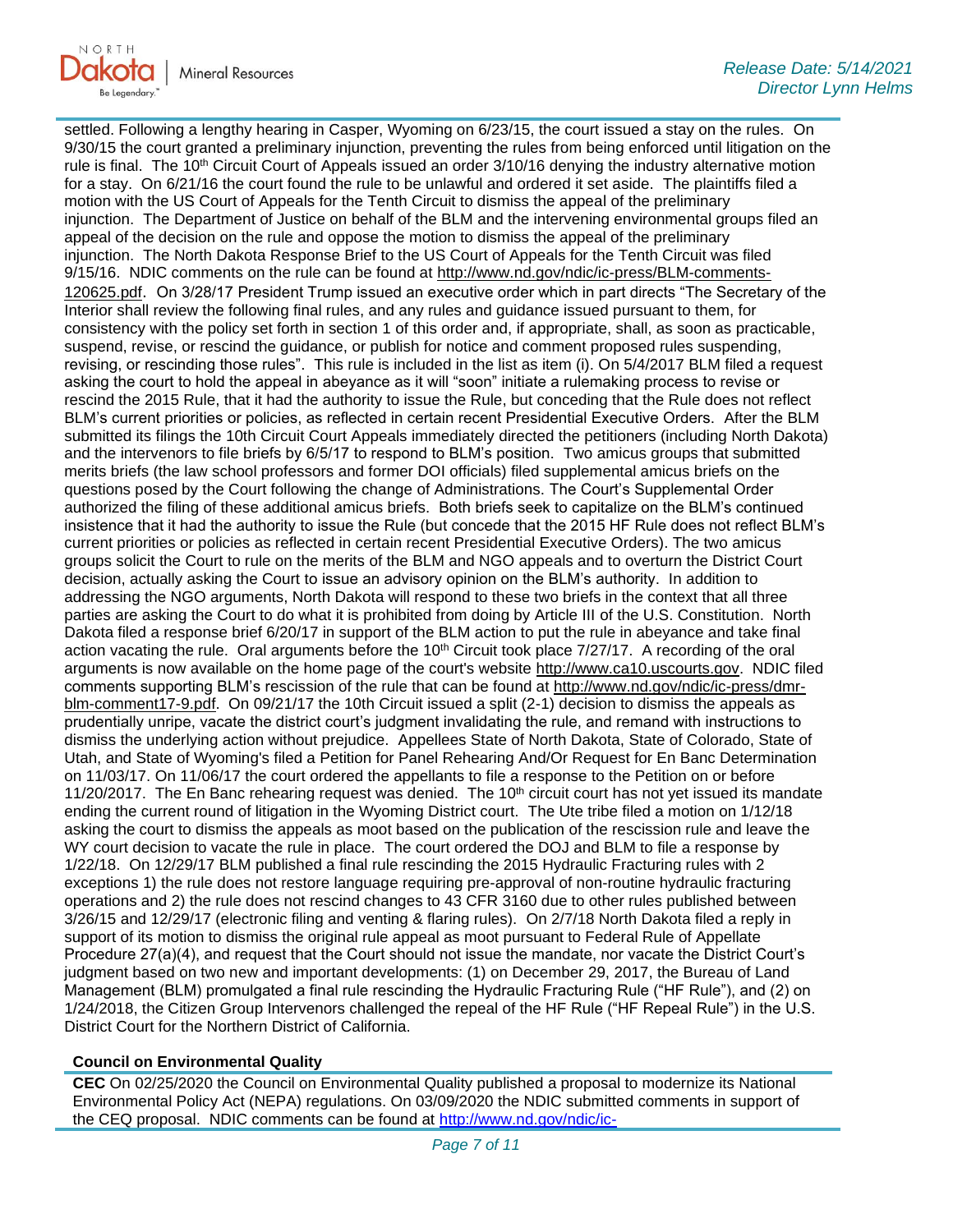[press/Council%20of%20Environmental%20Quality%20200309.pdf](http://www.nd.gov/ndic/ic-press/Council%20of%20Environmental%20Quality%20200309.pdf). On July 15, 2020 the Trump administration issued an executive order to reduce the types and number of projects that will be subject to review under the NEPA, shorten the timeline for reviews, and drop a requirement that agencies consider the cumulative environmental effects of projects, such as their contribution to climate change. On 7/29/20 a coalition of 20 environmental justice, outdoor recreation and conservation groups — led by the Western Environmental Law Center (WELC) and Earthjustice — filed a lawsuit over CEQ's regulations in the U.S. District Court for the District of Northern California.

### **Congress**

**CONGRESS** on 3/1/21 Democratic members of the United States House of Representatives Committee on Energy and Commerce filed the "Climate Leadership and Environmental Action for our Nation's Future Act" also known as the "CLEAN Future" Act to "address the climate crisis". The CLEAN Future Act would amend and require the new regulations under Clean Air Act (CAA), Safe Drinking Water Act (SDWA), Solid Waste Disposal Act (SWDA), Comprehensive Environmental Response, Compensation and Liability Act (CERCLA) of 1980, National Environmental Policies Act (NEPA) of 1969, Emergency Planning and Community Right-to-Know (EPCRA) Act of 1986, Energy Policy Act of 2005 (EPAct), Natural Gas Act , Federal Power Act, Public Utility Regulatory Policies Act of 1978, National Security Act of 1947, and the Securities Exchange Act of 193. The CLEAN Future Act would impose redundant regulations and net sequestration requirements on Enhanced Oil Recovery injection wells, reduce hydraulic fracturing by requiring expensive and redundant monitoring and testing as well as a new Environmental protection Agency database, repeal the exemption for aggregation of emissions for oil and gas sources under the Clean Air Act, which would force states to limit production to ensure attainment, label methane a "super pollutant" and require the Environmental Protection Agency to adopt regulations to reduce methane emissions and impose federal flaring controls to reduce routine flaring to 100% below 2017 levels by 2028, repeal the Oil and Gas E&P exemption under federal hazardous waste regulations and require EPA to promulgate regulations for hazardous oil and gas waste, including requirements for groundwater monitoring, siting, corrective action, and financial assurance, implement carbon fees, implement new Securities and Exchange Commission requirements for climate disclosures and for oil and gas reserves reporting.

**CONGRESS** on 4/13/21 Senators Cramer and Lujan filed the Revive Economic Growth and Reclaim Orphaned Wells Act – "REGROW Act" Providing states, tribes, and federal agencies \$4.275 billion for orphaned well cleanup on state and private lands; \$400 million for orphaned well cleanup on public and tribal lands; \$32 million for related research, development, and implementation to properly clean up and retire abandoned oil and gas wells which currently do not have a party responsible for them.

#### **Environmental Protection Agency**

**EPA** On 08/21/2018 the U.S. Environmental Protection Agency (EPA) proposed a new rule to reduce greenhouse gas (GHG) emissions from existing coal-fired electric utility generating units and power plants across the country. This proposal, entitled the Affordable Clean Energy (ACE) Rule, establishes emission guidelines for states to use when developing plans to limit GHGs at their power plants. The ACE Rule replaced the prior administration's Clean Power Plan (CPP) and instead empowers states, promotes energy independence, and facilitates economic growth and job creation. Pursuant to President Trump's Executive Order 13873, which directed Federal agencies to review burdensome regulations, the EPA undertook a review of the CPP. Many believed the CPP exceeded EPA's authority under the Clean Air Act, which is why 27 states, 24 trade associations, 37 rural electric co-ops, and three labor unions challenged the rule. The Supreme Court issued an unprecedented stay of the rule. The proposal was published in the Federal Register on 8/31/18 and EPA took comment on the proposal for 60 days and held a public hearing. More information is available at [https://www.epa.gov/stationary-sources-air-pollution/proposal-affordable](https://gcc02.safelinks.protection.outlook.com/?url=https%3A%2F%2Fwww.epa.gov%2Fstationary-sources-air-pollution%2Fproposal-affordable-clean-energy-ace-rule&data=04%7C01%7Ckahaarsager%40nd.gov%7Cc86d7059abc9489b14ff08d916f480a3%7C2dea0464da514a88bae2b3db94bc0c54%7C0%7C0%7C637566061644325271%7CUnknown%7CTWFpbGZsb3d8eyJWIjoiMC4wLjAwMDAiLCJQIjoiV2luMzIiLCJBTiI6Ik1haWwiLCJXVCI6Mn0%3D%7C1000&sdata=kkUxn%2Bq2y1%2FtGXEZ6io4pV3MhorTCDNSW9A46CmIvp8%3D&reserved=0)[clean-energy-ace-rule.](https://gcc02.safelinks.protection.outlook.com/?url=https%3A%2F%2Fwww.epa.gov%2Fstationary-sources-air-pollution%2Fproposal-affordable-clean-energy-ace-rule&data=04%7C01%7Ckahaarsager%40nd.gov%7Cc86d7059abc9489b14ff08d916f480a3%7C2dea0464da514a88bae2b3db94bc0c54%7C0%7C0%7C637566061644325271%7CUnknown%7CTWFpbGZsb3d8eyJWIjoiMC4wLjAwMDAiLCJQIjoiV2luMzIiLCJBTiI6Ik1haWwiLCJXVCI6Mn0%3D%7C1000&sdata=kkUxn%2Bq2y1%2FtGXEZ6io4pV3MhorTCDNSW9A46CmIvp8%3D&reserved=0) On July 8, 2019, EPA issued the final Affordable Clean Energy rule (ACE) and repealed the Clean Power Plan. On the same day the American Lung Association and the American Public Health Association filed a challenge to the rules in the U.S. Court of Appeals for the District of Columbia. Since then, 22 states, the District of Columbia and six municipalities led by the state of New York lodged a challenge to the rules in the D.C. Circuit, followed closely by a third challenge brought by environmental groups. Numerous industry groups and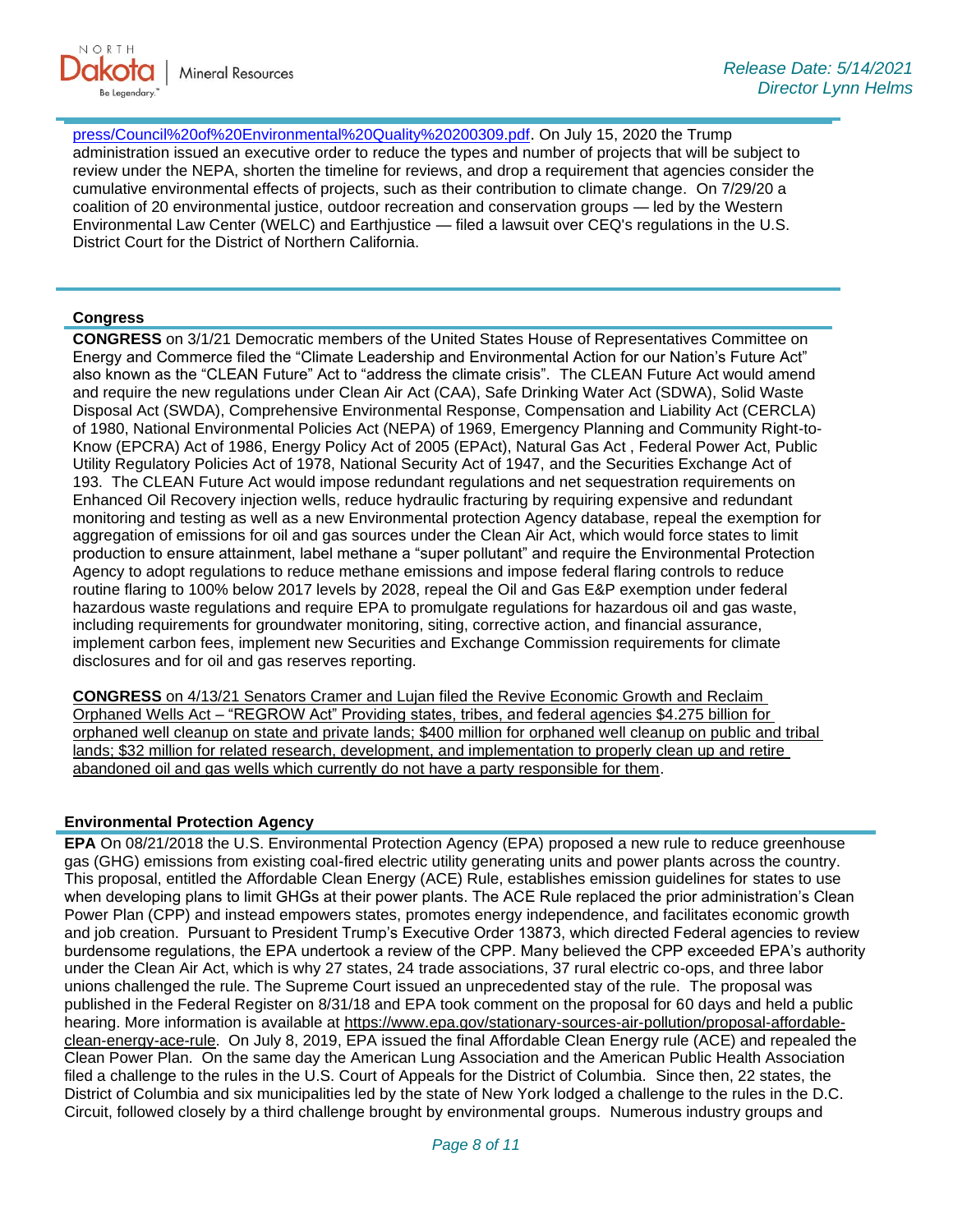power providers are seeking to intervene in the litigation in support of the ACE rule. The EPA has asked the court to expedite review of the challenges in the hope of achieving a resolution in the D.C. Circuit by summer of 2020.

**EPA** On 6/3/16 the final rule proposing a suite of changes to Clean Air Act permitting requirements for new and modified emissions sources in the oil and natural gas industry was published in the Federal Register. On 6/29/16 the NDIC decided to file a Petition for Review with the US Appeals Court for the District of Columbia to defend the state's sovereign jurisdiction over oil and gas regulation. Thirteen other states have joined this effort. North Dakota declined the standard offer to explore settlement through the court's mediation program. The proposed actions and NDIC comments are as follows:

o Proposed New Source Performance Standards – Docket ID number EPA-HQ-OAR-2010-0505. NDIC comments can be found at<http://www.nd.gov/ndic/ic-press/EPA-HQ-OAR-2010-0505.pdf>

o Draft Control Techniques Guidelines – Docket ID number: EPA-HQ-OAR-2015-0216. NDIC comments can be found at<http://www.nd.gov/ndic/ic-press/EPA-HQ-OAR-2015-0216.pdf>

o Proposed Source Determination Rule – Docket ID number: EPA-HQ-OAR-2013-0685. NDIC comments can be found at<http://www.nd.gov/ndic/ic-press/EPA-HQ-OAR-2013-0685.pdf>

o Proposed Federal Implementation Plan for Implementing Minor New Source Review Permitting in Indian Country – Docket ID number: EPA-HQ-OAR-2014-0606. NDIC comments are at [http://www.nd.gov/ndic/ic-press/EPA-HQ-](http://www.nd.gov/ndic/ic-press/EPA-HQ-OAR-2014-0606.pdf)[OAR-2014-0606.pdf](http://www.nd.gov/ndic/ic-press/EPA-HQ-OAR-2014-0606.pdf).

North Dakota et al. and EPA have filed motions to govern further proceedings and briefing schedules. On 3/28/17 President Trump issued an executive order which in part directs "The Administrator shall review the final rule entitled "Oil and Natural Gas Sector: Emission Standards for New, Reconstructed, and Modified Sources," 81 Fed. Reg. 35824 (November 3, 2016), and any rules and guidance issued pursuant to it, for consistency with the policy set forth in section 1 of this order and, if appropriate, shall, as soon as practicable, suspend, revise, or rescind the guidance, or publish for notice and comment proposed rules suspending, revising, or rescinding those rules." On 4/7/17 EPA filed a motion to hold the cases in abeyance. On 6/8/17 the NGO environmental groups challenged EPA's November 5th decision to issue a 90 day stay of the Rule's upcoming implementation dates. The NGOs argue that EPA's justifications for its stay (onerous implementation costs and excessive state administrative burdens) of the Rule were already raised and rejected by EPA during EPA's original rulemaking and that the requirements of a "judicial stay" are not met. The NGO's action is a new case, filed in the D.C. Circuit. They have also filed an emergency motion asking the Court to immediately vacate EPA's decision. On November 3 the DC Circuit court issued a 2:1 decision granting the NGO petition and vacating EPA's 90 day stay of the rule. North Dakota filed an amicus brief in support of the EPA stay. On 7/13/17 the same DC Circuit court granted an EPA motion to recall the mandate and granting 14 days for then EPA to seek reconsideration or review by the full court. API and WVA along with other states filed petitions for rehearing en banc, but on 8/10/17 the entire DC Circuit issued an order denying the API and WVa et al States petitions. EPA now proposes a 2-year stay of certain provision in the oil and gas NSPS. North Dakota filed comments on 8/9/17 in support of the proposed 2-year stay. On 11/8/17 EPA published a Federal Register notice request for supplemental comments relating to the current Administration's efforts to change course on the oil and gas sector methane regulations put in place by the Obama Administration. North Dakota did not submit additional comment to EPA because the North Dakota comments submitted on 8/9/17 correctly advocate that EPA's rationale for the two year stay also justifies outright repeal of the original Rule, so it justifies a two year stay. On 9/11/18 EPA proposed targeted improvements to the 2016 New Source Performance Standards for the oil and gas industry that streamline implementation, reduce duplicative EPA and state requirements, and significantly decrease unnecessary burdens on domestic energy producers. This oil and gas targeted improvements package is expected to save up to approximately \$484 million in regulatory costs from 2019 – 2025 or \$75 million annually. NDIC comments can be found at<http://www.nd.gov/ndic/ic-press/EPA-HQ-OAR-2017-0757.pdf>. On 9/14/20 EPA's final Methane Rule was officially published in the Federal Register, making the rollback effective. On the very same day, a group of states filed a new lawsuit in the D.C. Circuit asking the court to review EPA's new methane regulations. A number of environmental groups followed suit the next day, asking the court to put an emergency halt to the rule. On 9/17/20 the D.C. Circuit issued an administrative stay, which temporarily freezes the EPA's rollback from taking effect while the court considers a long-term suspension of the rule. The court's order states that the administrative stay "should not be construed in any way as a ruling on the merits." On 10/14/20 North Dakota moved to intervene and on 1/22/21 filed a brief in support of the 2020 rule and requesting dismissal of petitioner's claims.

5/14/21 EPA is taking the first step to develop a proposed rule to reduce methane and other harmful pollutants from new and existing sources in the oil and natural gas industry. Today's actions are in response to President Biden's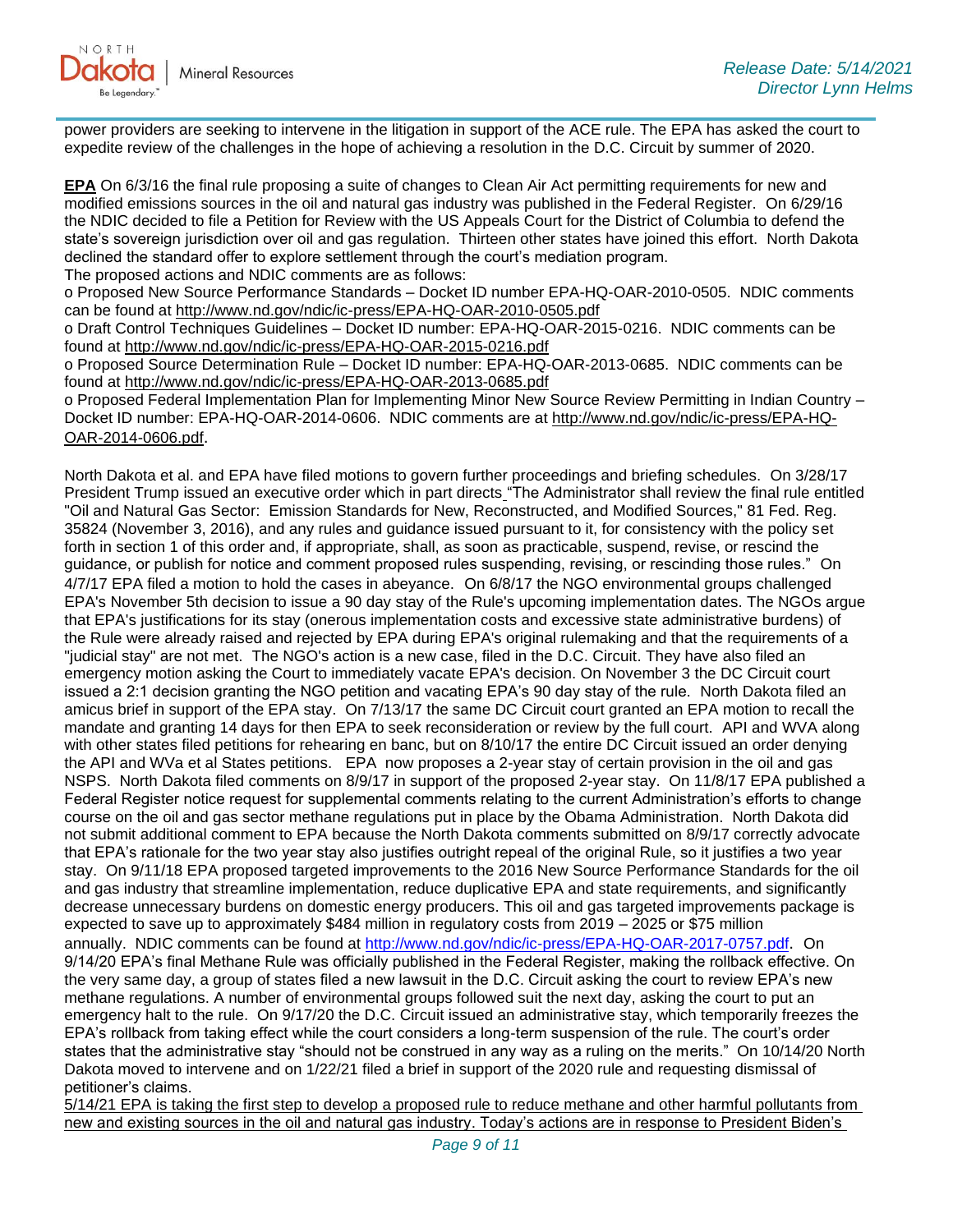

Executive Order 13990. "As we move forward to reduce pollution from oil and gas operations, it is vitally important to hear from all stakeholders, including those from impacted communities and industry," said EPA Administrator Michael S. Regan. President Biden's Executive Order "Protecting Public Health and the Environment and Restoring Science to Tackle the Climate Crisis" called on EPA to consider issuing a proposed rule by September 2021 to strengthen standards for methane emissions from new, reconstructed, and modified oil and natural gas sources and to address methane emissions from existing sources.

How to share input:

• Training webinars: On May 25, 26, and 27, 2021, EPA will hold training webinars for communities, Tribes and small businesses to provide an overview of the oil and natural gas industry and share information to help members of those groups effectively engage in the regulatory process. Each training will be held at 2 p.m. eastern time.

• Public Listening Sessions: EPA will hold virtual public listening sessions from noon to 9 p.m. eastern time June 15, 16, and 17, 2021. During the listening sessions, registered members of the public will have the chance to provide their views on the oil and natural gas industry as it relates to climate change, health and EPA's upcoming proposed rule. The agency also has opened a non-rulemaking docket for people who wish to provide their input and perspectives in writing.

• Docket for public input: Beginning today, members of the public may submit their perspectives and input to the docket in advance of the September proposed rulemaking. Instructions for submitting input are available on EPA's website.

For information on submitting input to the docket, or to register to attend a training or listening session, visit [https://www.epa.gov/controlling-air-pollution-oil-and-natural-gas-industry/epa-announces-public-listening-sessions.](https://www.epa.gov/controlling-air-pollution-oil-and-natural-gas-industry/epa-announces-public-listening-sessions)

#### **Pipeline and Hazardous Materials Safety Administration**

**PHMSA** Advance notice of proposed rulemaking (ANPRM)was announced 1/10/17.

SUMMARY: PHMSA is considering revising the Hazardous Materials Regulations (HMR) to establish vapor pressure limits for unrefined petroleum-based products and potentially all Class 3 flammable liquid hazardous materials that would apply during the transportation of the products or materials by any mode. PHMSA is currently assessing the merits of a petition for rulemaking submitted by the Attorney General of the State of New York regarding vapor pressure standards for the transportation of crude oil. The petition requests that PHMSA implement a Reid Vapor Pressure (RVP) limit less than 9.0 pounds per square inch (psi) for crude oil transported by rail. This rule making could substantially interfere with NDIC oil conditioning regulations. You can read about the NDIC regulations at [https://www.dmr.nd.gov/oilgas/2014Permitting\(2\).asp.](https://www.dmr.nd.gov/oilgas/2014Permitting(2).asp) NDIC submitted comments on 3/20/17 and the comment period closed on 5/19/17. On 6/6/2018 Senator Schumer wrote urging DOE and PHMSA to propose and quickly finalize a rule establishing federal volatility standards for the shipment of crude oil by rail in the United States. The NDIC submitted a letter on 6/28/18 to proactively correct several conclusions and statements in Senator Schumer's letter about NDIC oil conditioning regulations and provide the background and a better understanding of the state's oil conditioning standards for Bakken, Three Forks, and/or Sanish crude oil prior to market transport. On 5/11/20 PHMSA published notice of withdrawal of this proposed rulemaking.

**PHMSA** On 5/9/19 Governor Inslee signed into law Washington State Engrossed Substitute Senate Bill 5579 "Crude Oil by Rail – Vapor Pressure" which became effective on 7/28/19. On 7/17/19 the North Dakota Attorney General and Montana Attorney General filed an application for preemption of the Washington Volatility Restrictions on Crude Oil Transported by Rail. The state of Washington requested a 30 day extension of the comment period to 9/23/19 which PHMSA granted. Response to comments deadline was 10/23/19. On 5/11/20 PHMSA published notice of Administrative Determination of Preemption of the WA statute and rules. No petition for reconsideration or petition for judicial review was filed.

#### **US Forest Service**

**USFS** published for comment on 11/2/18 draft supplemental environmental impact statement for oil and gas leasing on the Dakota Prairie Grasslands. The proposal documents can be found at [https://www.fs.usda.gov/project/?project=40652](https://gcc02.safelinks.protection.outlook.com/?url=https%3A%2F%2Fwww.fs.usda.gov%2Fproject%2F%3Fproject%3D40652&data=04%7C01%7Ckahaarsager%40nd.gov%7C64e9a945339a4db3b04008d9001f8e8f%7C2dea0464da514a88bae2b3db94bc0c54%7C0%7C0%7C637540957796652086%7CUnknown%7CTWFpbGZsb3d8eyJWIjoiMC4wLjAwMDAiLCJQIjoiV2luMzIiLCJBTiI6Ik1haWwiLCJXVCI6Mn0%3D%7C1000&sdata=nMfROiNDincwWYol9QV1JMGYBb399ML6Ej3HYDaOv1w%3D&reserved=0) and clicking on Analysis. The recommended alternative increases "No surface occupancy" 32,700 acres, decreases "Timing limitations or controlled surface use" 20,100 acres, and decreases "No added stipulations" 12,600 acres. On 2/1/19 the USFS extended the comment period to 2/20/19. The FR NOA for 8-14 is available to preview at: [https://s3.amazonaws.com/public](https://gcc02.safelinks.protection.outlook.com/?url=https%3A%2F%2Fs3.amazonaws.com%2Fpublic-inspection.federalregister.gov%2F2020-17812.pdf&data=04%7C01%7Ckahaarsager%40nd.gov%7C64e9a945339a4db3b04008d9001f8e8f%7C2dea0464da514a88bae2b3db94bc0c54%7C0%7C0%7C637540957796652086%7CUnknown%7CTWFpbGZsb3d8eyJWIjoiMC4wLjAwMDAiLCJQIjoiV2luMzIiLCJBTiI6Ik1haWwiLCJXVCI6Mn0%3D%7C1000&sdata=Pega6NqATU0PHwI9d1CCJCrcvwrIspZG8VdM%2BI2BEpY%3D&reserved=0)[inspection.federalregister.gov/2020-17812.pdf.](https://gcc02.safelinks.protection.outlook.com/?url=https%3A%2F%2Fs3.amazonaws.com%2Fpublic-inspection.federalregister.gov%2F2020-17812.pdf&data=04%7C01%7Ckahaarsager%40nd.gov%7C64e9a945339a4db3b04008d9001f8e8f%7C2dea0464da514a88bae2b3db94bc0c54%7C0%7C0%7C637540957796652086%7CUnknown%7CTWFpbGZsb3d8eyJWIjoiMC4wLjAwMDAiLCJQIjoiV2luMzIiLCJBTiI6Ik1haWwiLCJXVCI6Mn0%3D%7C1000&sdata=Pega6NqATU0PHwI9d1CCJCrcvwrIspZG8VdM%2BI2BEpY%3D&reserved=0) The FSEIS and DROD are located at the end of page 1 into page

2. The Final Record of Decision was signed 12/7/20.